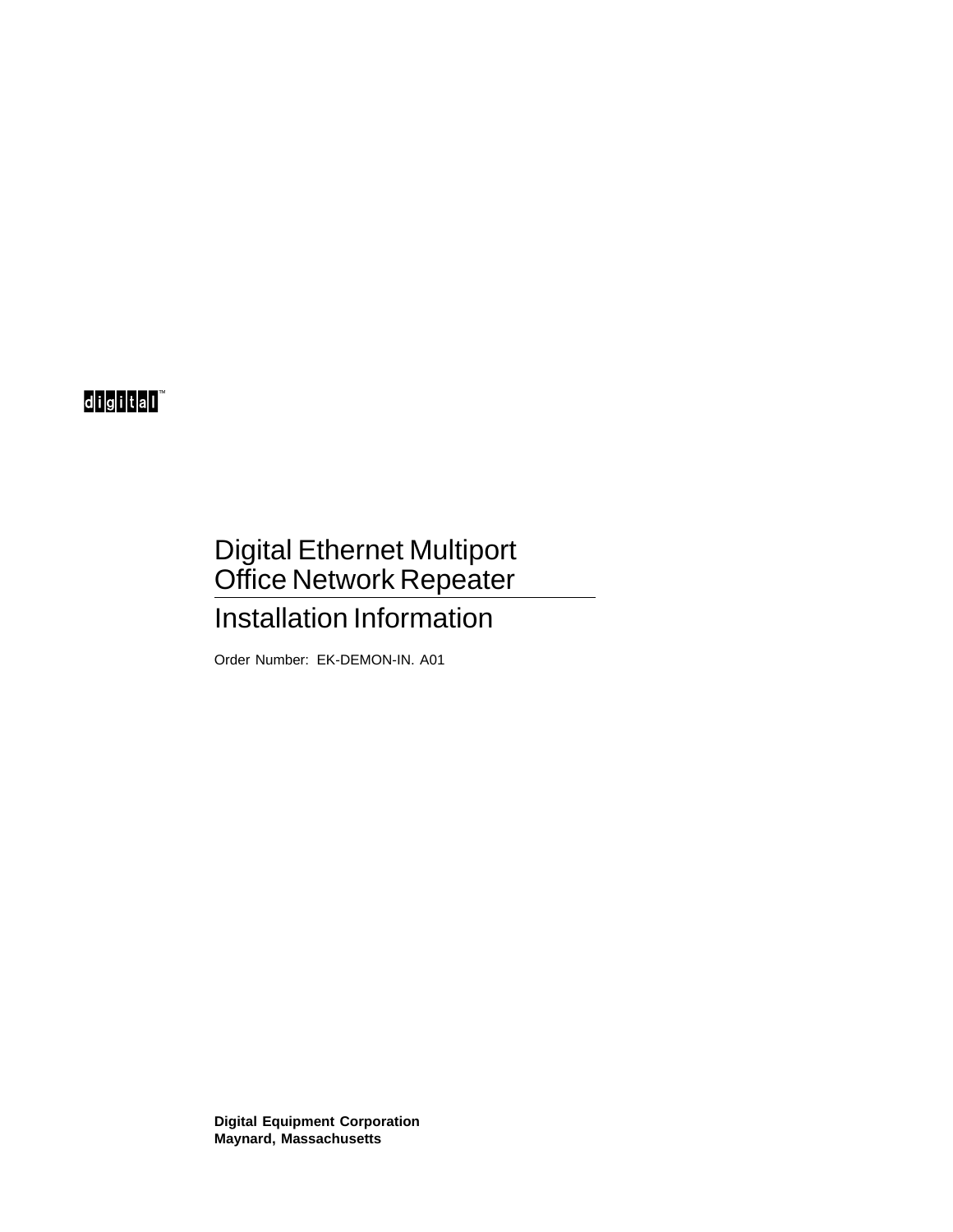**FCC NOTICE:** This device complies with Part 15 of the FCC Rules. Operation is subject to the following conditions: (1) this device may not cause harmful interference, and (2) this device must accept any interference received, including interference that may cause undesired operation.

NOTE: This equipment has been tested and found to comply with the limits for a Class A digital device, pursuant to Part 15 of the FCC rules. These limits are designed to provide reasonable protection against harmful interference in a residential installation.

Any changes or modifications made to this equipment may void the user's authority to operate this equipment.

This equipment generates, uses, and can radiate radio frequency energy and, if not installed and used in accordance with the instructions, may cause harmful interference to radio communications. However, there is no guarantee that interference will not occur in a particular installation. If this equipment does cause harmful interference to radio or television reception, which can be determined by turning the equipment off and on, the user is encouraged to try to correct the interference by one or more of the following measures:

- Re-orient or relocate the receiving antenna
- Increase the separation between the equipment and receiver
- Connect the equipment into an outlet on a circuit different from that to which the receiver is connected
- Consult the dealer or an experienced radio/TV technician for help

BENUTZERHINWEIS: Das Digital Ethernet Multiport Office Network Repeater in Verbindung mit IBM Personalcomputersystemem entsprechen den Funkentstöranforderungen der DBP-Verfugung 523/69 und VDE0871 Grenzwertklasse B.

This document was prepared using VAX DOCUMENT, Version 2.1.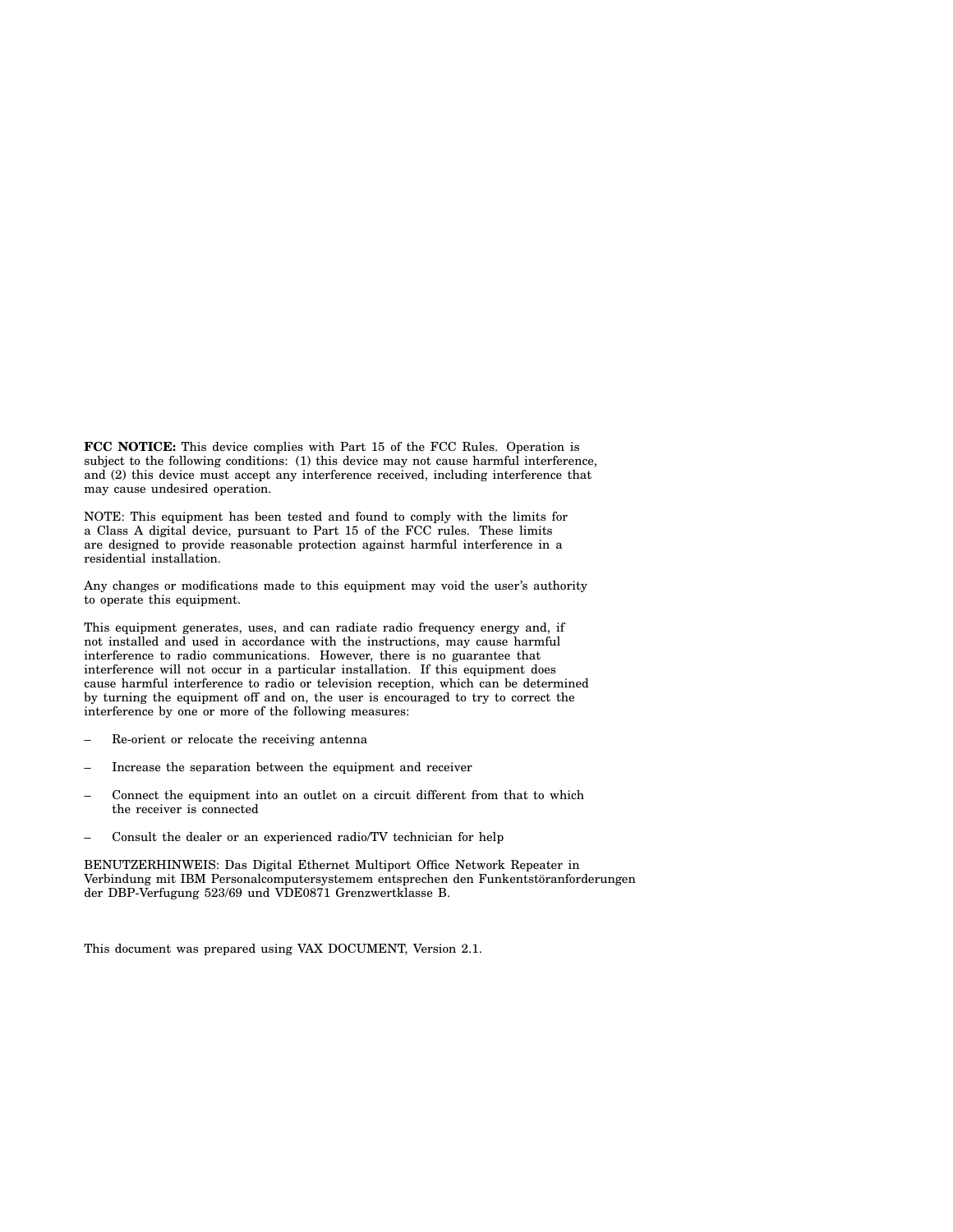#### **January 1993**

The information in this document is subject to change without notice and should not be construed as a commitment by Digital Equipment Corporation. Digital Equipment Corporation assumes no responsibility for any errors that may appear in this document.

Restricted Rights: Use, duplication, or disclosure by the U.S. Government is subject to restrictions as set forth in subparagraph (c)(1)(ii) of the Rights in Technical Data and Computer Software clause at DFARS 252.227-7013.

© Digital Equipment Corporation 1993.

All Rights Reserved. Printed in Taiwan.

The following are trademarks of Digital Equipment Corporation: DEC and the DIGITAL logo

Velcro is a registered trademark of Velcro USA, Inc.

This document was prepared using VAX DOCUMENT, Version 2.1.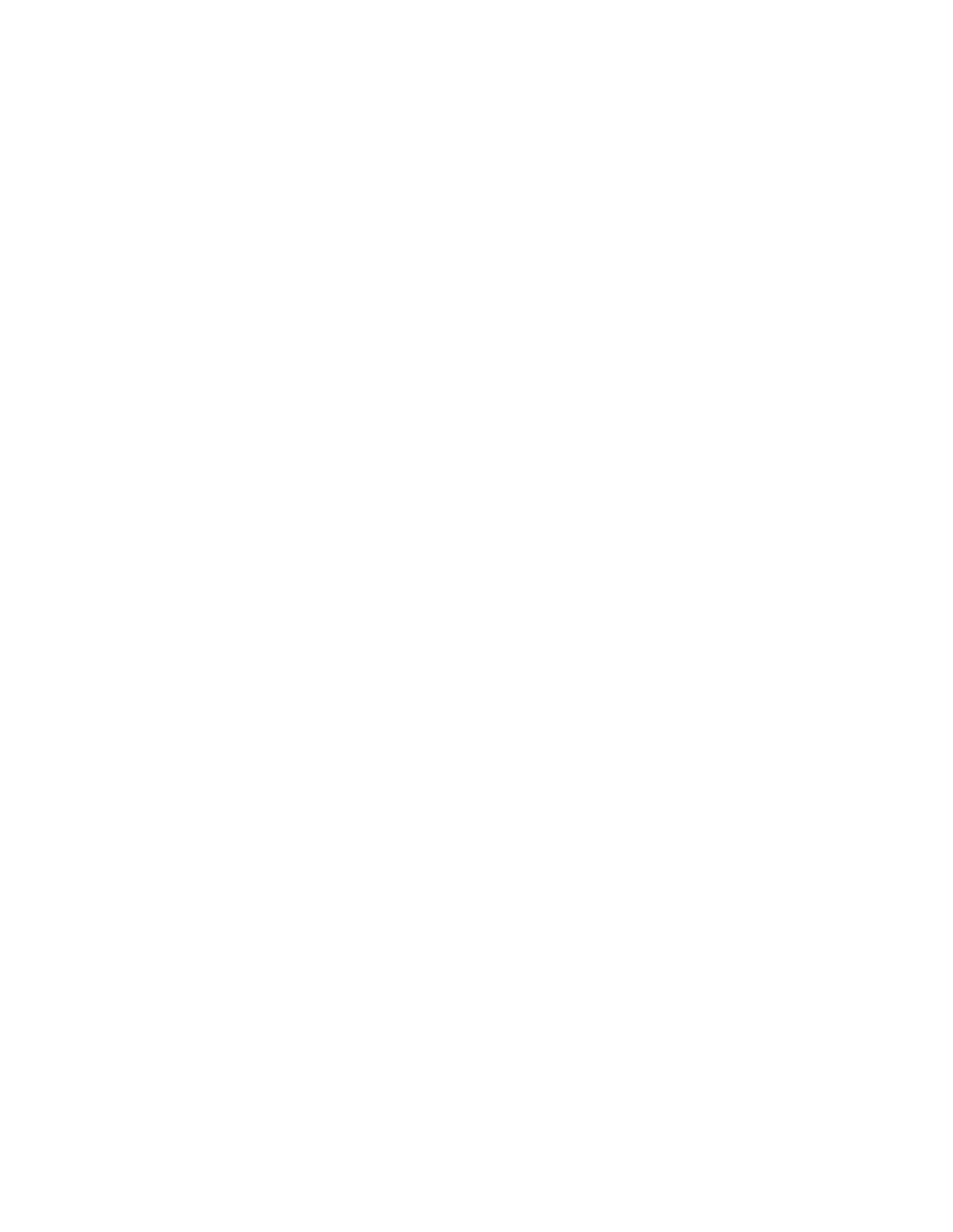# **1 Overview**

#### **1.1 Description**

The Digital Ethernet Multiport Office Network Repeater has five shielded or unshielded twisted-pair ports for network expansion.

The repeater can amplify, retime, and retransmit signals from one port to another, allowing a maximum cable distance of 100 meters per port.

This installation guide shows you how to mount the repeater to a wall and connect it to the network. Before you begin, select a location to mount the repeater that best suits your needs.

### **1.2 Contents**

Your repeater is supplied with a power cord, power supply, and two adhesive-backed Velcro pads for mounting.

### **1.3 Installation**

- 1. Mount the repeater vertically (preferred) using the Velcro pads that are packaged with your unit. (**NOTE:** You can mount the repeater with screws [not included] using the two key holes to slide over the head of the screws.) See Figure 1–1.
- 2. Connect the power cord from the wall receptacle to the power connector on the power supply.
- 3. Connect the power supply cable to the power connector on the repeater. (**NOTE:** When connected to the power source, the green LED near the power connector on the rear of the unit comes on.)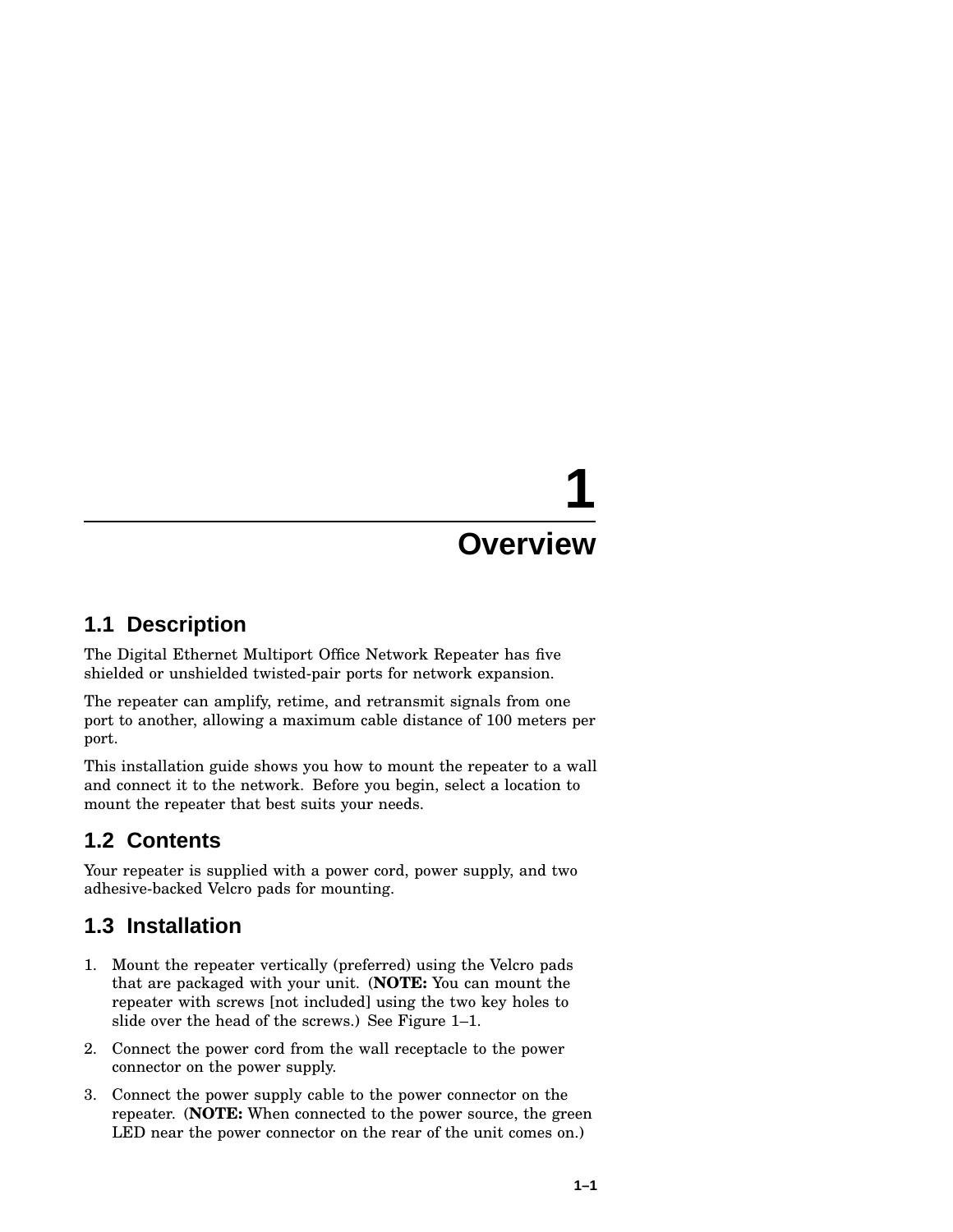- 4. Connect the primary I/O twisted-pair cable from the main HUB to the primary I/O port connector.
- 5. Connect the remaining RJ45 ports to any devices using 10Base-T compatible twisted-pair cables. (**NOTE:** The ports can be used in any order.)

## **1.4 LED Activity**

The DECminiNET repeater has seven green LEDs (Figure 1–1).

- Ports 1 through 5 These turn on when power is turned on. They remain on until there is network activity. Then, only the ports with network connection remain on.
- Activity This LED (labeled with a #) turns on when there is network activity. When there is no activity, the LED is off.
- Power This turns on when power is supplied to the repeater.

### **1.5 Specifications**

| Enclosure dimensions:   | $18.75 \times 6.0 \times 3.5$ cm<br>$(7-3/8 \times 2-3/8 \times 1-3/8)$ in                                                                              |
|-------------------------|---------------------------------------------------------------------------------------------------------------------------------------------------------|
| Power consumption:      | 3.5 W                                                                                                                                                   |
| Power supply:           | H7810-AA                                                                                                                                                |
| Operating environment:  | Temperature (at sea level): $15^{\circ}$ C - $32^{\circ}$ C (59 $^{\circ}$ F -<br>$90^{\circ}$ F)<br>Relative humidity: $8\%$ - $80\%$ (non-condensing) |
| Radiated emissions:     | FCC Class A<br>VDE Class B                                                                                                                              |
| <b>IEEE</b> Compliance: | ANSI/IEEE 802.3 CSMA/CD (Ethernet)<br>Local Area Networks Specification. (See<br>802.3 Repeater Rules section, Configuration<br>Guidelines.)            |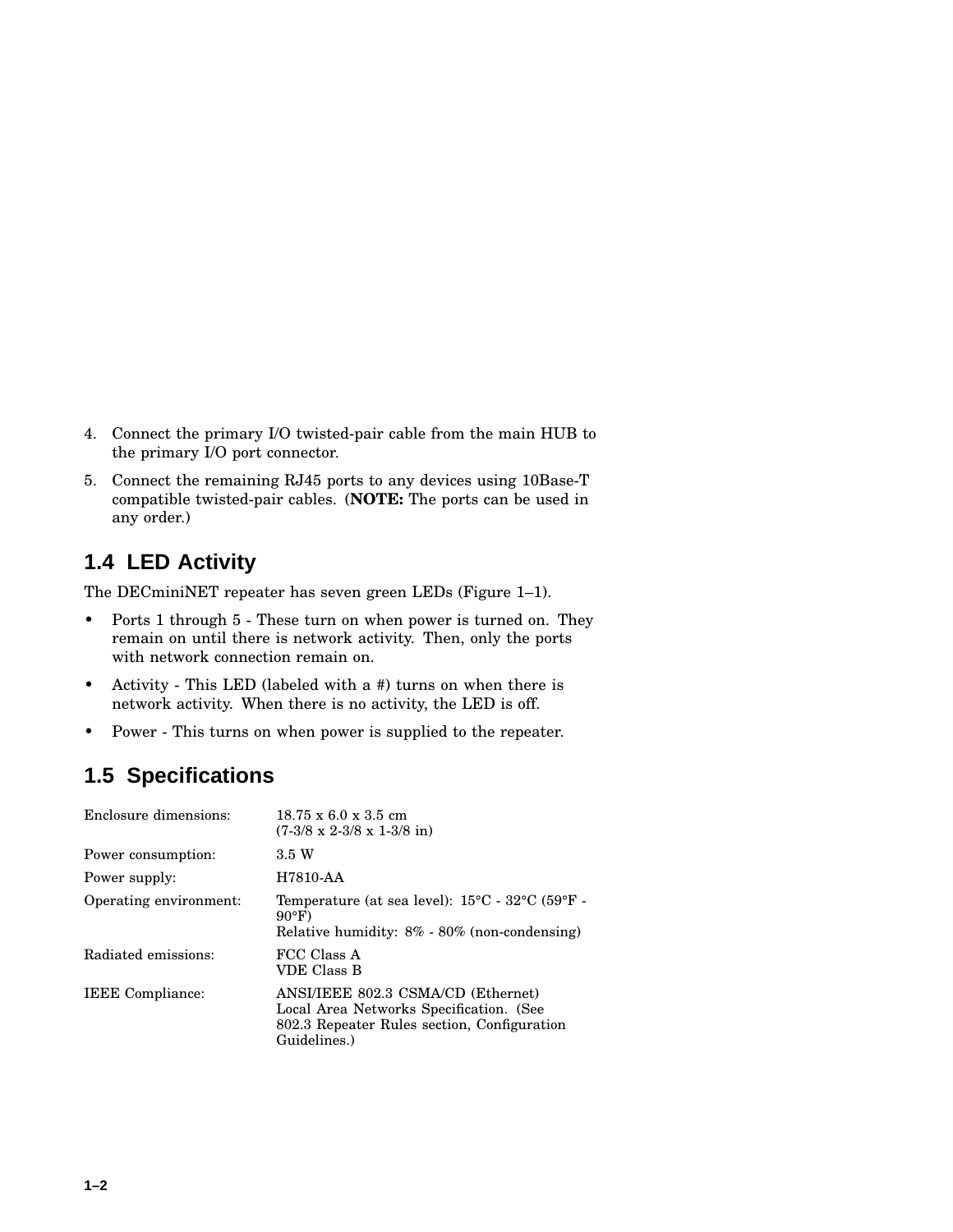### **1.6 Optional Equipment**

Based on your wiring requirements you may need one or more of the following cables. (**Note:** xx indicates a variable for optional cable lengths that can be ordered.)

- BN26K-xx Unshielded straight through
- BN26L-xx Shielded straight through
- BN24F-xx Unshielded cross-over (x)
- BN26N-xx Shielded cross-over (x)

#### **1.7 RJ45 Connector Pinning**

| <b>Pin</b><br><b>Number</b> | Port 1<br>Straight-through | Ports 2-5<br><b>Twisted-Pair</b><br>Crossover (x) |
|-----------------------------|----------------------------|---------------------------------------------------|
| 1                           | Transmit + $(TD+)$         | $Receive + (RD+)$                                 |
| $\overline{2}$              | Transmit - (TD-)           | Receive - (RD-)                                   |
| 3                           | $Receive + (RD+)$          | $Transmit + (TD+)$                                |
| 4                           | N/C <sup>1</sup>           | N/C                                               |
| 5                           | N/C                        | N/C                                               |
| 6                           | Receive - (RD-)            | Transmit - (TD-)                                  |
| 7                           | N/C                        | N/C                                               |
| 8                           | N/C                        | N/C                                               |
| $1$ No connection.          |                            |                                                   |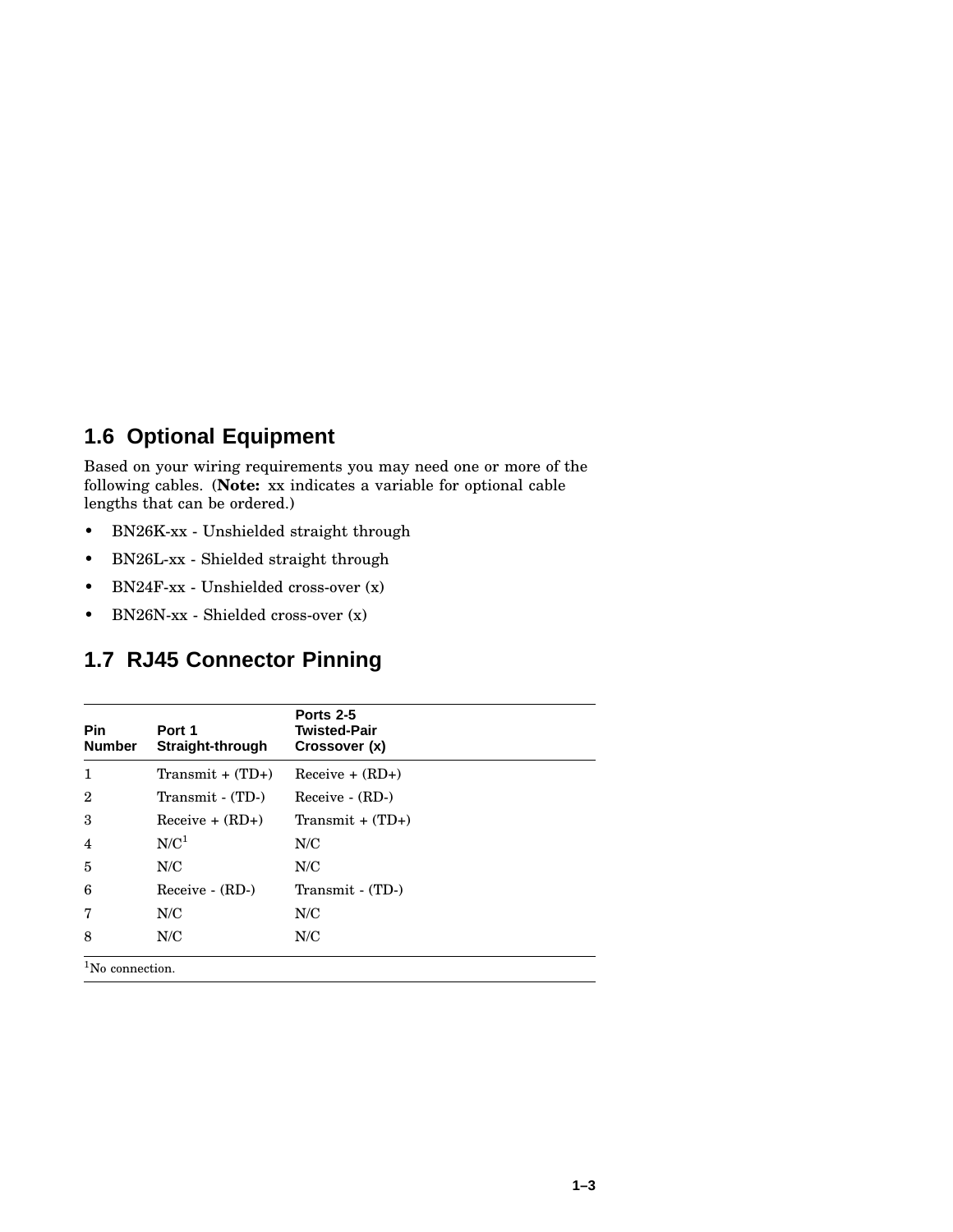

#### **Figure 1–1 Digital Ethernet Multiport Office Network Repeater**